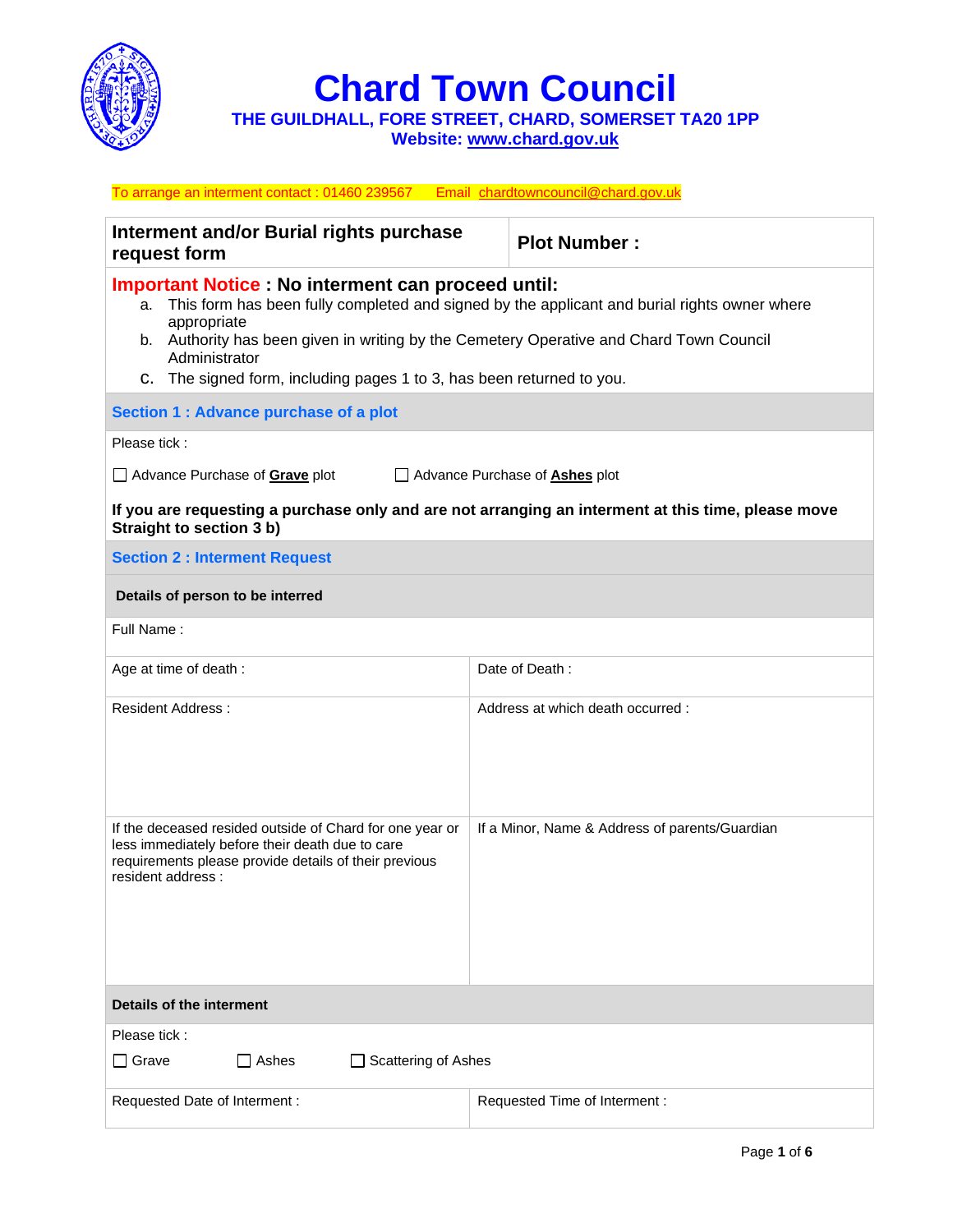| $\Box$ Size 1<br>$\Box$ Size 2                                                                                                                                                                                                                                                                                                                                                                                                                                                          |                                                                                                       |  |  |
|-----------------------------------------------------------------------------------------------------------------------------------------------------------------------------------------------------------------------------------------------------------------------------------------------------------------------------------------------------------------------------------------------------------------------------------------------------------------------------------------|-------------------------------------------------------------------------------------------------------|--|--|
| It is essential that the correct measurements are provided prior to the commencement of the excavation of a grave as<br>once the grave is dug to full depth the shoring cannot be taken out until after the funeral has taken place. This is to<br>maintain compliance with the 1996 construction regulations (excavations).<br>If a request is made to alter the size after receipt of this application the date of interment will need to<br>be rearranged and a charge will be made. |                                                                                                       |  |  |
| For reopened plots : Full name and date of death of the person already interred :                                                                                                                                                                                                                                                                                                                                                                                                       |                                                                                                       |  |  |
|                                                                                                                                                                                                                                                                                                                                                                                                                                                                                         |                                                                                                       |  |  |
| Is Hire of the Chapel required (please tick) :                                                                                                                                                                                                                                                                                                                                                                                                                                          | $\Box$ Yes<br>∏ No                                                                                    |  |  |
| <b>Details of Person requesting interment</b>                                                                                                                                                                                                                                                                                                                                                                                                                                           |                                                                                                       |  |  |
| Full Name:                                                                                                                                                                                                                                                                                                                                                                                                                                                                              | <b>Address</b>                                                                                        |  |  |
|                                                                                                                                                                                                                                                                                                                                                                                                                                                                                         |                                                                                                       |  |  |
| Relationship to the Deceased                                                                                                                                                                                                                                                                                                                                                                                                                                                            |                                                                                                       |  |  |
| Email address:                                                                                                                                                                                                                                                                                                                                                                                                                                                                          |                                                                                                       |  |  |
| Telephone Number:                                                                                                                                                                                                                                                                                                                                                                                                                                                                       |                                                                                                       |  |  |
|                                                                                                                                                                                                                                                                                                                                                                                                                                                                                         |                                                                                                       |  |  |
| <b>Details of Funeral Directors</b>                                                                                                                                                                                                                                                                                                                                                                                                                                                     | <b>Details of Stone Mason (if appropriate)</b>                                                        |  |  |
|                                                                                                                                                                                                                                                                                                                                                                                                                                                                                         | Note: This is only for authorisation to remove a<br>memorial in order for an interment to take place. |  |  |
| Name                                                                                                                                                                                                                                                                                                                                                                                                                                                                                    | Name                                                                                                  |  |  |
| Address                                                                                                                                                                                                                                                                                                                                                                                                                                                                                 | Address                                                                                               |  |  |
|                                                                                                                                                                                                                                                                                                                                                                                                                                                                                         |                                                                                                       |  |  |
|                                                                                                                                                                                                                                                                                                                                                                                                                                                                                         |                                                                                                       |  |  |
| Section 3 : Authorisation and Signature(s)                                                                                                                                                                                                                                                                                                                                                                                                                                              |                                                                                                       |  |  |
| By signing this form you have agreed that all the details provided are correct and you have read and accept all                                                                                                                                                                                                                                                                                                                                                                         |                                                                                                       |  |  |
| Notes conditioning that an interment can proceed. You have also been made aware of and accept to pay all<br>charges that have been incurred as per this interment request.                                                                                                                                                                                                                                                                                                              |                                                                                                       |  |  |
| Please tick a), b) or c) and sign in the adjacent box                                                                                                                                                                                                                                                                                                                                                                                                                                   |                                                                                                       |  |  |
| a) $\Box$ I/We do <b>NOT</b> wish to purchase the Exclusive Right of Burial<br>(and there is no existing Exclusive Right of Burial in respect of this plot)                                                                                                                                                                                                                                                                                                                             |                                                                                                       |  |  |
| <b>Full Name</b>                                                                                                                                                                                                                                                                                                                                                                                                                                                                        |                                                                                                       |  |  |
| Relationship to the Deceased                                                                                                                                                                                                                                                                                                                                                                                                                                                            |                                                                                                       |  |  |
|                                                                                                                                                                                                                                                                                                                                                                                                                                                                                         |                                                                                                       |  |  |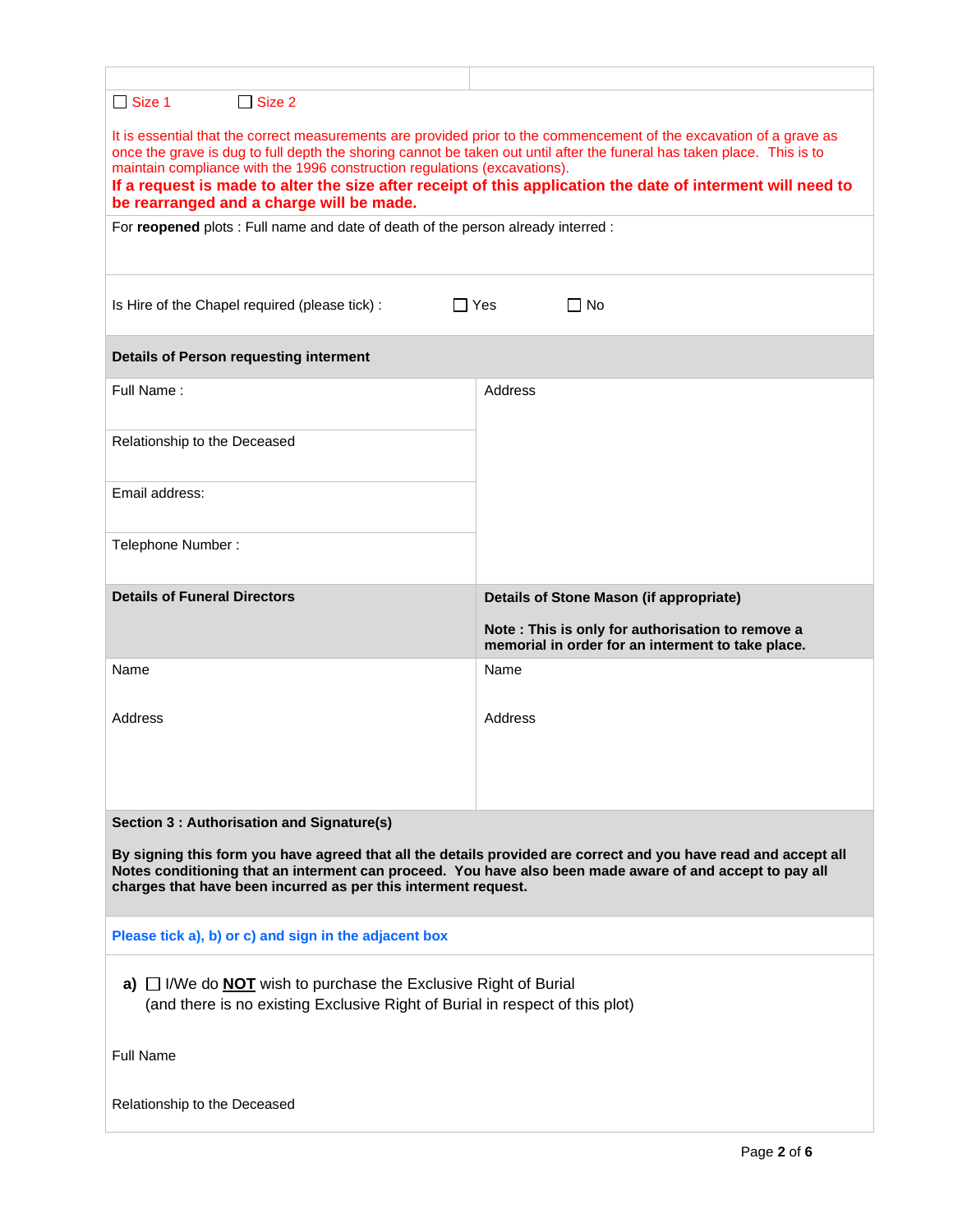| <b>Address</b>                                                                                                                                                                                                                           |                   |                  |  |  |
|------------------------------------------------------------------------------------------------------------------------------------------------------------------------------------------------------------------------------------------|-------------------|------------------|--|--|
|                                                                                                                                                                                                                                          |                   |                  |  |  |
|                                                                                                                                                                                                                                          |                   |                  |  |  |
| Note : We require the signature of the person requesting the Interment                                                                                                                                                                   |                   |                  |  |  |
| $\mathbf{b}$ ) $\Box$ I/We DO wish to purchase the Exclusive Right of Burial                                                                                                                                                             |                   |                  |  |  |
| <b>Full Name</b>                                                                                                                                                                                                                         |                   |                  |  |  |
| Address & email address                                                                                                                                                                                                                  |                   |                  |  |  |
|                                                                                                                                                                                                                                          |                   |                  |  |  |
| Note : We require the signature of the person/persons Purchasing the Exclusive Right of Burial.                                                                                                                                          |                   |                  |  |  |
| c) $\Box$ The plot has already been purchased<br>(please contact Chard Town Council for confirmation of the Burial Rights Number, date of purchase<br>and ownership)                                                                     |                   |                  |  |  |
| <b>Burial Rights Number:</b>                                                                                                                                                                                                             |                   |                  |  |  |
| Date Burial Rights Purchased:                                                                                                                                                                                                            |                   |                  |  |  |
| Name and address of Burial Rights Owner:                                                                                                                                                                                                 |                   |                  |  |  |
|                                                                                                                                                                                                                                          |                   |                  |  |  |
|                                                                                                                                                                                                                                          |                   |                  |  |  |
| Note: We require the signature of the present rightful owner of the Right of Burial of the grave for which this<br>application is Submitted or the person requesting the interment of the present rightful owner of the Right of Burial. |                   |                  |  |  |
| If the Exclusive Right of Burial is in joint ownership we will require the signature of ALL owners.                                                                                                                                      |                   |                  |  |  |
| By signing you are giving permission for any memorial on the grave space to be removed from<br>Chard Cemetery by the authorised stone mason, if it is necessary to do so, in order for the interment to proceed.                         |                   |                  |  |  |
| Section 4 : For office use only : No interment can proceed until the Cemetery operative and<br>Administrator have signed to give authorisation.                                                                                          |                   |                  |  |  |
| <b>Cemetery operative</b>                                                                                                                                                                                                                |                   |                  |  |  |
| <b>Date</b>                                                                                                                                                                                                                              | <b>Print Name</b> | <b>Signature</b> |  |  |
| <b>Administrator</b>                                                                                                                                                                                                                     |                   |                  |  |  |
| <b>Date</b>                                                                                                                                                                                                                              | <b>Print Name</b> | Signature        |  |  |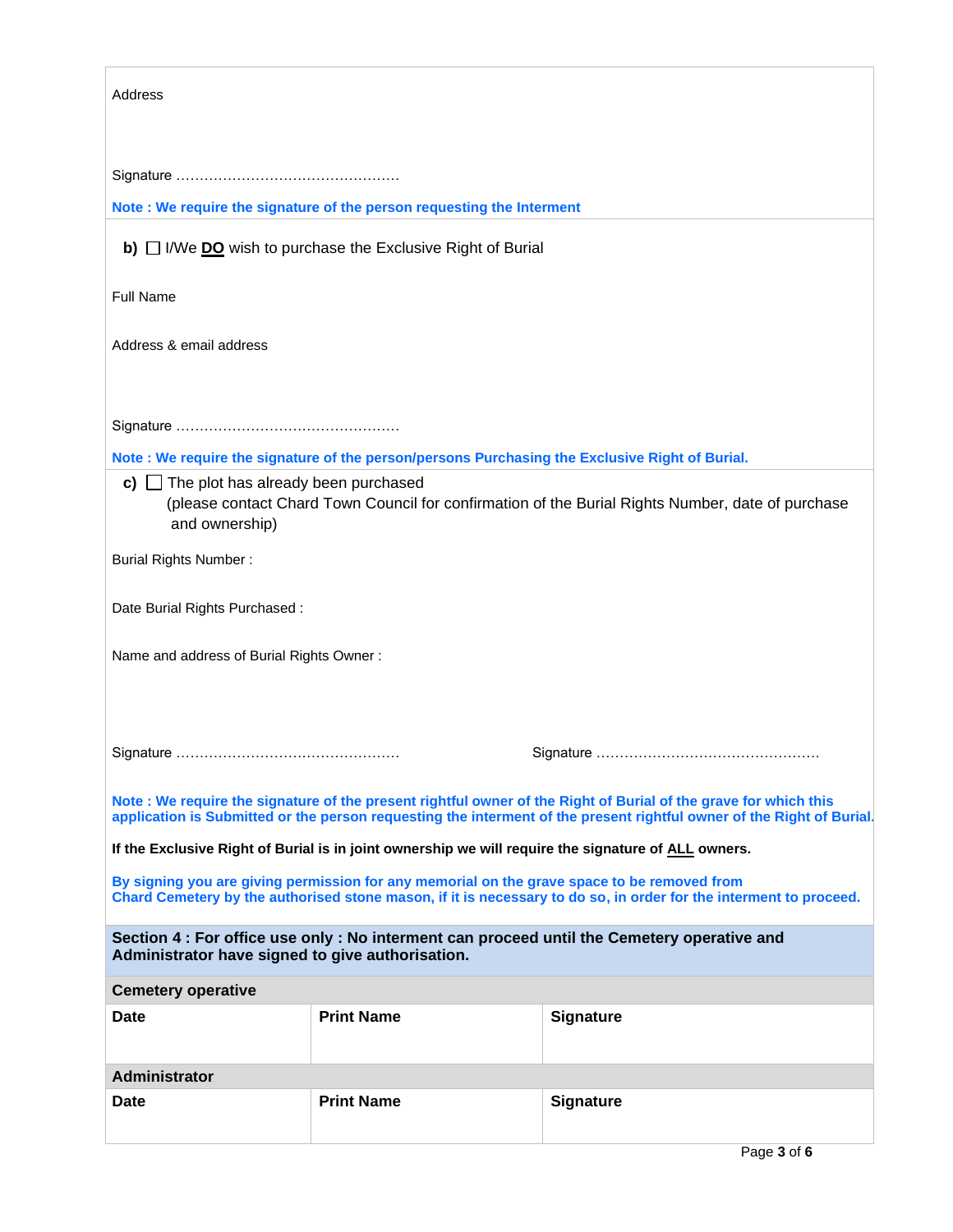Invoice number and account name:

Invoice number and account name for BR Transfer (If applicable):

## **Additional notes for interments :**

**Wherever possible, please provide a minimum of 3 working days notice for any interment request. Any change notified or incomplete information may result in a delay and additional charges. It is the Council's usual practice for interments to take place no later than 2:30 pm Monday to Thursday or 12:00 pm on Fridays.** 

**Where Exclusive Right of Burial is in place we must have the signature of the owner of the burial rights as per the Local Authorities Cemeteries Order 1977. It may be necessary to transfer the ownership of burial rights before an interment can be agreed.** 

**It is possible that there may be previous or future interments of non family members where Burial Rights are not in existence. Remains will not be disturbed when preparing for a new interment.** 

**Please email the completed form to [chardtowncouncil@chard.gov.uk](mailto:chardtowncouncil@chard.gov.uk) or post to Chard Town Council, The Guildhall, Fore Street, Chard, TA20 1PP**

**Please do not send payment until you have received an invoice from us.**

**Permission must be given by Chard Town Council BEFORE any headstone is removed or installed.**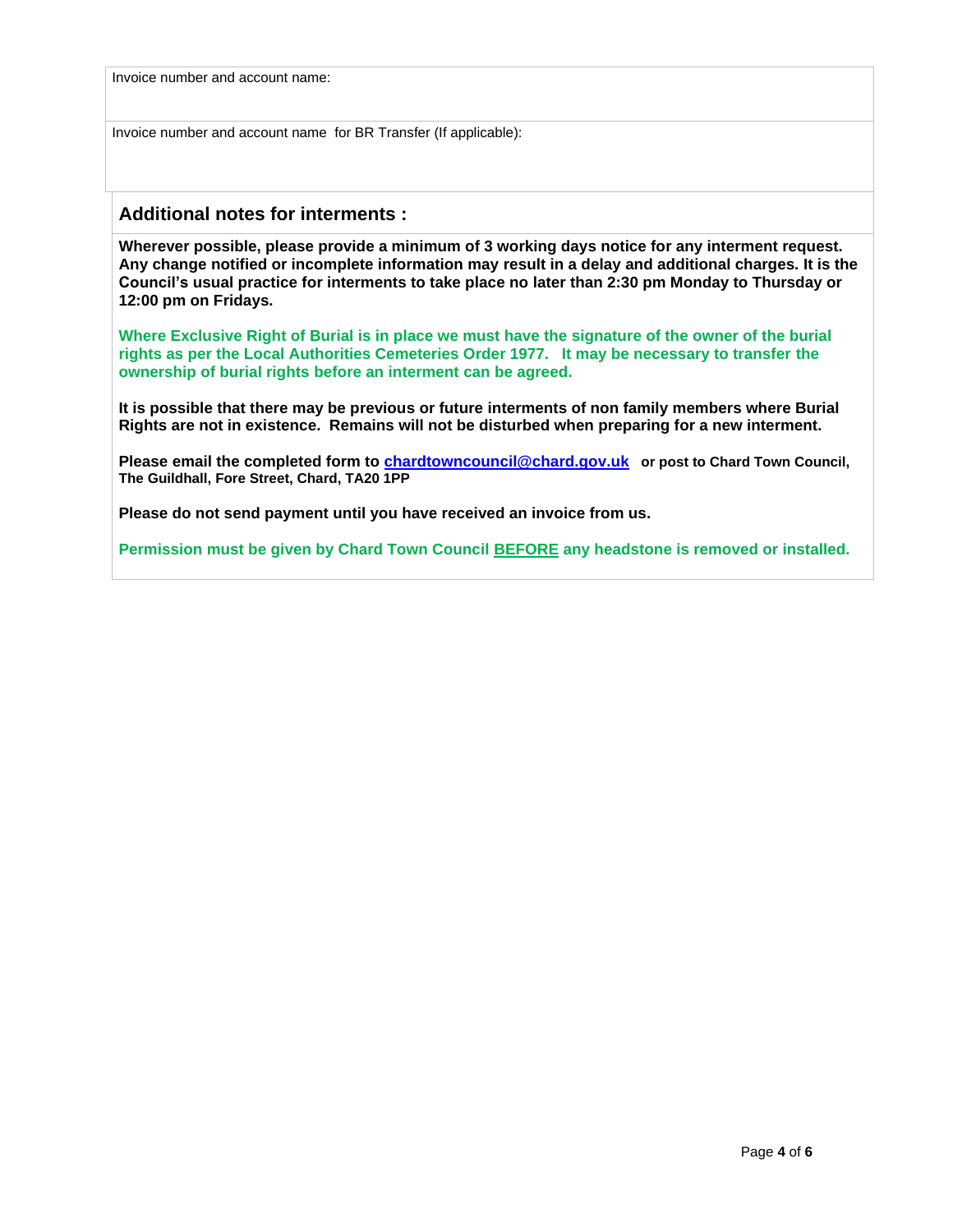

**If a transfer of burial rights is required a charge of £47.82 will be made, we will require details of the person to be invoiced. Please telephone Chard Town Council on 01460 239567 to arrange an appointment, the following information/documents will be required before we can proceed.**